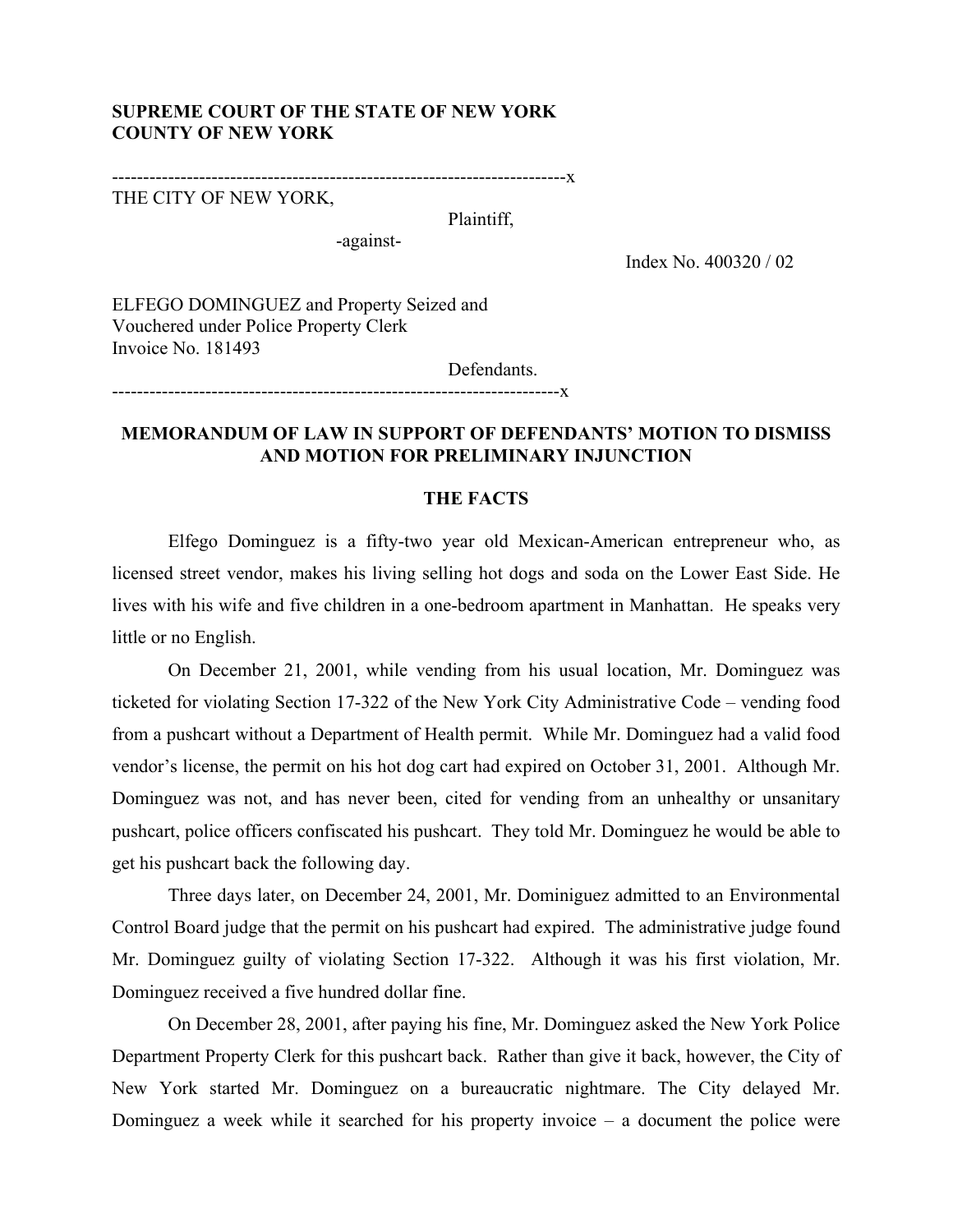legally required to give him in the first place, but didn't. They sent him to the wrong offices. They told him to wait for letters that were never sent. Finally, twenty-six days after Mr. Dominguez first requested his pushcart, the City filed this forfeiture proceeding.

Street vending is the sole means by which Mr. Dominguez supports himself and his entire family. With no pushcart, Mr. Dominguez has been unable to earn a livelihood. With no savings, he has been forced to borrow money to pay his family's basic expenses. His ability to borrow additional funds is in jeopardy. He does not have the financial ability to purchase another pushcart.

The Department of Health has renewed Mr. Dominguez's pushcart permit, allowing him to vend legally beginning April 1, 2002. Mr. Dominguez seeks his pushcart back so that he may return to work.

Additional facts may be set forth in the argument portion of this memorandum.

## **SUMMARY OF ARGUMENT**

As a clear matter of law, this forfeiture proceeding must be dismissed, and Mr. Dominguez's pushcart must be returned to him, because the City did not initiate the proceeding within twenty-five days of Mr. Dominguez's demand, as required by the Rules of the City of New York and Judge Lasker's Order in McClendon v. Rosetti governing the disposition of property seized and vouchered by the New York City Police Department Property Clerk.

A preliminary injunction should be ordered because Mr. Dominguez is likely to succeed on the merits of this case, because the continued loss of his livelihood will cause irreparable harm to Mr. Dominguez and his family, and because the balance of equities is in his favor.

Even if the City had brought this proceeding within the required time, this case must be dismissed, and Mr. Dominguez's pushcart must be returned to him, because Mr. Dominguez did not receive proper notice of the procedures for recovering his property, as required by the Due Process clause and set forth in Judge Lasker's order. Even if Mr. Dominguez had received proper notice of the recovery procedures, the forfeiture of his pushcart, the sole means by which he supports himself and his family, would violate the Eighth Amendment prohibition on Excessive Fines because it would be grossly disproportional to the gravity of his offense -- a mere technical violation of the City's Administrative Code.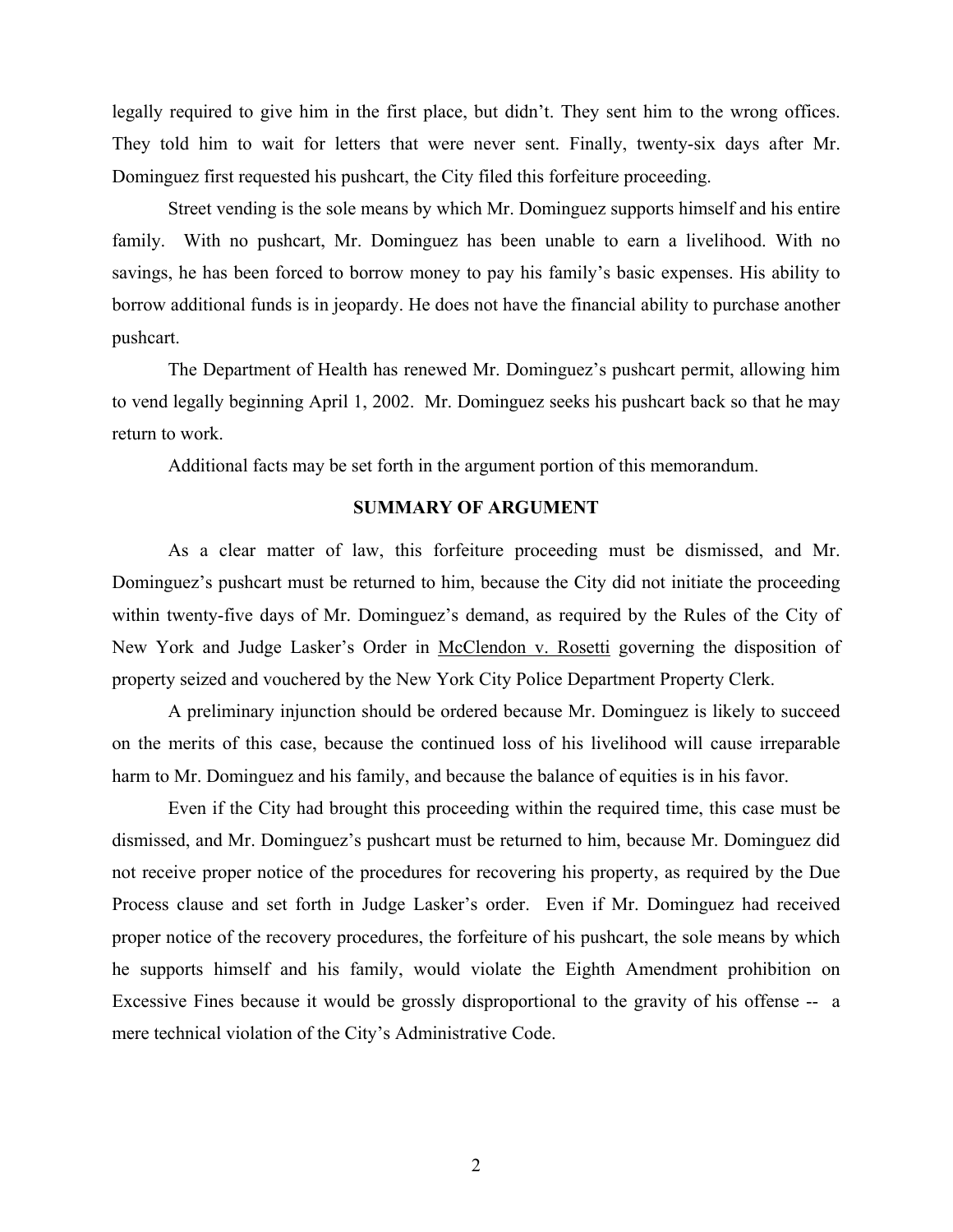### **ARGUMENT**

# **I. THE COURT SHOULD ISSUE A PRELIMINARY INJUNCTION ORDERING THE IMMEDIATE RETURN OF MR. DOMINGUEZ'S PUSHCART**

This court should issue preliminary injunction requiring the New York City Police Department Property Clerk to immediately return to Mr. Dominguez his pushcart, because Mr. Dominguez has fulfilled the requirements for the granting of a preliminary injunction.

On a motion for a preliminary injunction, the movant must prove three things: (1) that he is likely to succeed on the merits, (2) that he will suffer irreparable injury if the preliminary injunction is not granted, and (3) a balancing of the equities in his favor. See N.Y. C.P.L.R. Art. 63**;** Albini v. Solork Associates, 37 A.D. 2d 835 (N.Y. App. Div. 2d Dep't 1971). An injunction is appropriate if the activity complained of will cause irreparable injury before a trial can be held to resolve the underlying controversy. See Societe Anonyme Belge D'Exploitation de La Navigation Aerienne, 112 A.D.2d 837, 839 (N.Y. App. Div. 1st Dep't 1985).

First, a preliminary injunction should be issued because Mr. Dominguez is likely to prevail on the merits. To establish a likelihood of success on the merits, the movant need only make a *prima facie* showing of a right to relief; actual proof should be left to further court proceedings. See Gambar Enters. V. Kelly Services, Inc., 69 A.D.2d 297, 306 (N.Y. App. Div. 4th Dep't 1979). For all the reasons stated in this memorandum, Mr. Dominguez makes a *prima facie* showing that he is likely to succeed on the merits.

Second, Mr. Dominguez will suffer irreparable harm if the preliminary injunction is not granted. Any loss that threatens the continuing viability of a party's business is considered irreparable. See Tom Doherty Assocs., Inc. v. Saban Entertainment, Inc., 60 F.3d 27, 37 (2nd Cir. 1995). A loss that threatens an individual's continued subsistence is clearly irreparable because it cannot be adequately compensated by a monetary award sometime in the future. See Farmer v. D'Agostino Supermarkets, Inc., 144 Misc. 2d 631, 638 (N.Y. Sup. Ct. 1989) (holding that inability of homeless plaintiffs to redeem aluminum cans at defendants' stores constituted irreparable harm because of their precarious economic position); Padberg v. McGrath-McKechnie, 108 F.Supp. 2d 177 (E.D.N.Y. 2000) (holding that deprivation of taxi driver's license constituted irreparable harm because it deprived him of his livelihood). Because the continued deprivation of Mr. Dominguez's ability to earn a living has placed him and his family in a desperate economic situation, he will suffer irreparable harm if his pushcart is not immediately returned.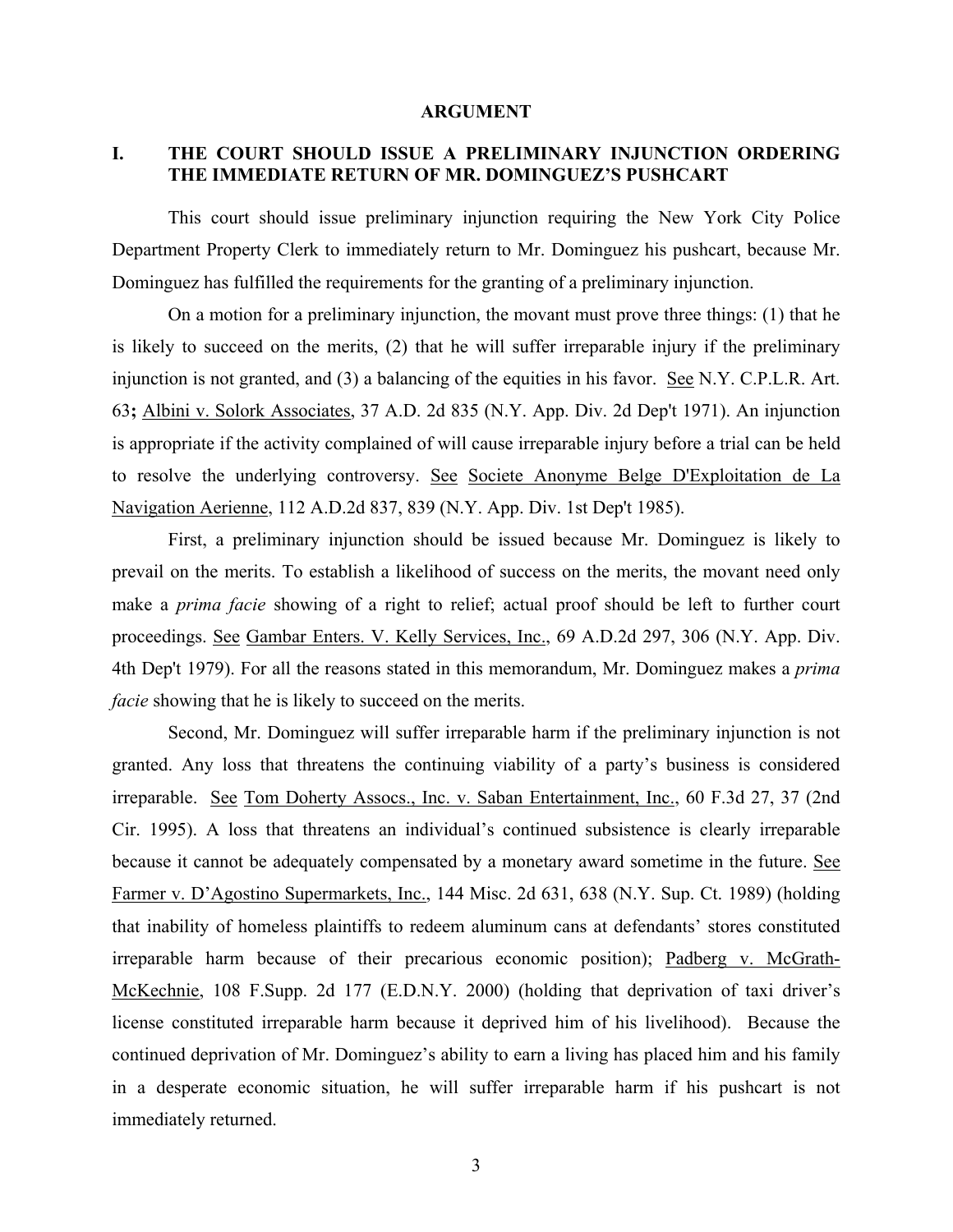Finally, a preliminary injunction should be issued because the balance of equities favors Mr. Dominguez. When balancing the equities, the court should consider whether the injury to be sustained is more burdensome to the movant than the harm caused to the non-movant through imposition of the injunction. <u>See Nassau Roofing & Sheet Metal Co. v. Facilities Dev. Corp.</u>, 70 A.D.2d 1021, 1022 (N.Y. App. Div. 3d Dep't 1979). In this case, the injury to Mr. Dominguez – the continued loss of his means of earning a livelihood for himself and his family -- is more burdensome to him than any harm the Property Clerk might suffer from returning Mr. Dominguez's pushcart. The balance of equities is therefore in Mr. Dominguez's favor.

While CPLR 6312 requires an undertaking to be filed by the party seeking the injunction in an amount approximating damages the opposing party may sustain, an undertaking is inappropriate in this case because the Property Clerk will suffer no harm in returning Mr. Dominguez his pushcart. See Farmer, 144 Misc.2d at 640.

# **II. THE PETITION MUST BE DISMISSED BECAUSE THE PROCEEDING WAS NOT BROUGHT WITHIN THE REQUIRED TIME**

This case must be dismissed, and Mr. Dominguez's pushcart must be immediately returned to him, because the Property Clerk did not file it within the required time.

Forfeiture proceedings brought by the New York Police Department Property Clerk are governed by the requirements set forth in the unpublished order in McClendon v. Rosetti, in which Judge Lasker declared the City's forfeiture practices unconstitutional and set forth a basic procedure consistent with Due Process. See McClendon v. Rosetti, 460 F.2d 111, 115 (2nd Cir. 1972) (remanding to trial court to determine the rights of the class and fashion appropriate injunctive relief); Debellis v. Property Clerk of New York, 79 N.Y.2d 49, 58-9 (1992). A copy of Judge Lasker's revised order, issued May 12, 1993, has been attached as Exhibit A.

Under Judge Lasker's order, the New York Police Department Property Clerk may refuse to return property in its possession if it "was the proceeds or instrumentality of a crime or otherwise may be subject to forfeiture under any applicable provision of law." Exhibit A, Paragraph 7. However, the Property Clerk may not indefinitely deprive an owner of possession of seized property. See McClendon v. Rosetti, 369 F.Supp. 1391, 1393 (S.D.N.Y. 1974). Once the underlying proceedings against the defendant have been terminated, Due Process requires that his property be returned upon demand unless the government can establish a new basis for its detention. See Debellis, 79 N.Y.2d at 58-9. The burden is on the Property Clerk, and not the claimant, to initiate proceedings over property that is subject to forfeiture. See McClendon, 369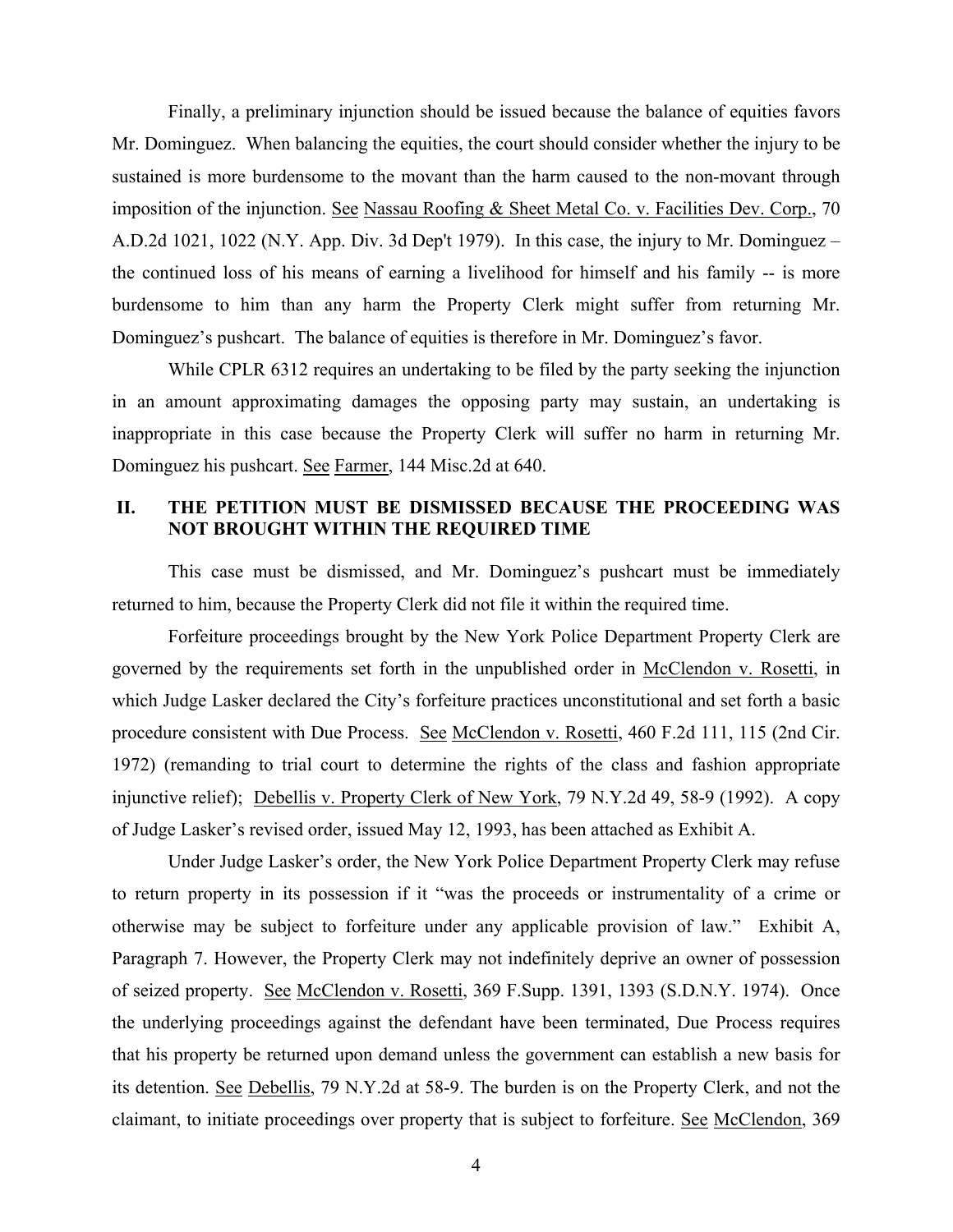F.Supp. at 1393. Once the claimant has demanded return of his property, the Property Clerk must initiate forfeiture proceedings within twenty-five days. See Exhibit A, Paragraph 7; Grinberg v. Safir, 181 Misc. 2d 444, 455-6 (N.Y. Sup. Ct. 1999), aff'd 266 A.D.2d 43 (1st Dep't 1999) (noting that forfeiture action was properly brought within 25 days of defendant's initial demand). If the forfeiture is not instituted within the required time, the claimant is entitled to recover possession of the property. See Property Clerk v. Madden, 138 Misc. 2d 1023, 1025-6 (N.Y. Sup. Ct. 1988) (petition for forfeiture not commenced within required period, claimant therefore entitled to possession of his vehicle).

The Rules of the City of New York relating to the return of property from the Property Clerk Division have been updated to reflect the requirements of Judge Lasker's order. The Rules state that "[i]f a timely demand is made for the return of property before the forfeiture proceeding is instituted, such proceeding shall be brought no later than … 25 days after the date of demand." 38 RCNY 12-36 (2001). "If such proceeding is not commenced within this time period, the property clerk shall give written notice to the claimant … that the property will be returned forthwith." Id.

In this case, the petition must be dismissed and Mr. Dominguez's pushcart must be returned to him, because the Property Clerk did not commence the forfeiture proceeding within twenty-five days of Mr. Dominguez' initial demand. Mr. Dominguez first demanded that the New York City Police Department Property Clerk give him back his pushcart on December 28, 2001. The government filed this forfeiture procedure on January 23, 2002, 26 days after Mr. Dominguez's initial demand. Therefore, this forfeiture proceeding was not brought within the required time, and must be dismissed.

# **III. THE PETITION MUST BE DISMISSED BECAUSE FORFEITURE OF MR. DOMINGUEZ'S PUSHCART WOULD VIOLATE DUE PROCESS**

This case must be dismissed, and Mr. Dominguez's pushcart must be immediately returned to him, because he did not receive the constitutionally required voucher containing notice of the procedures for recovering property from the Property Clerk. The failure of the Police Department to give Mr. Dominguez notice of these procedures violated his Due Process rights.

The United States Constitution guarantees that no person will be deprived of property without due process of law. U.S. Const. Amends. V, XIV. The Due Process Clause entitles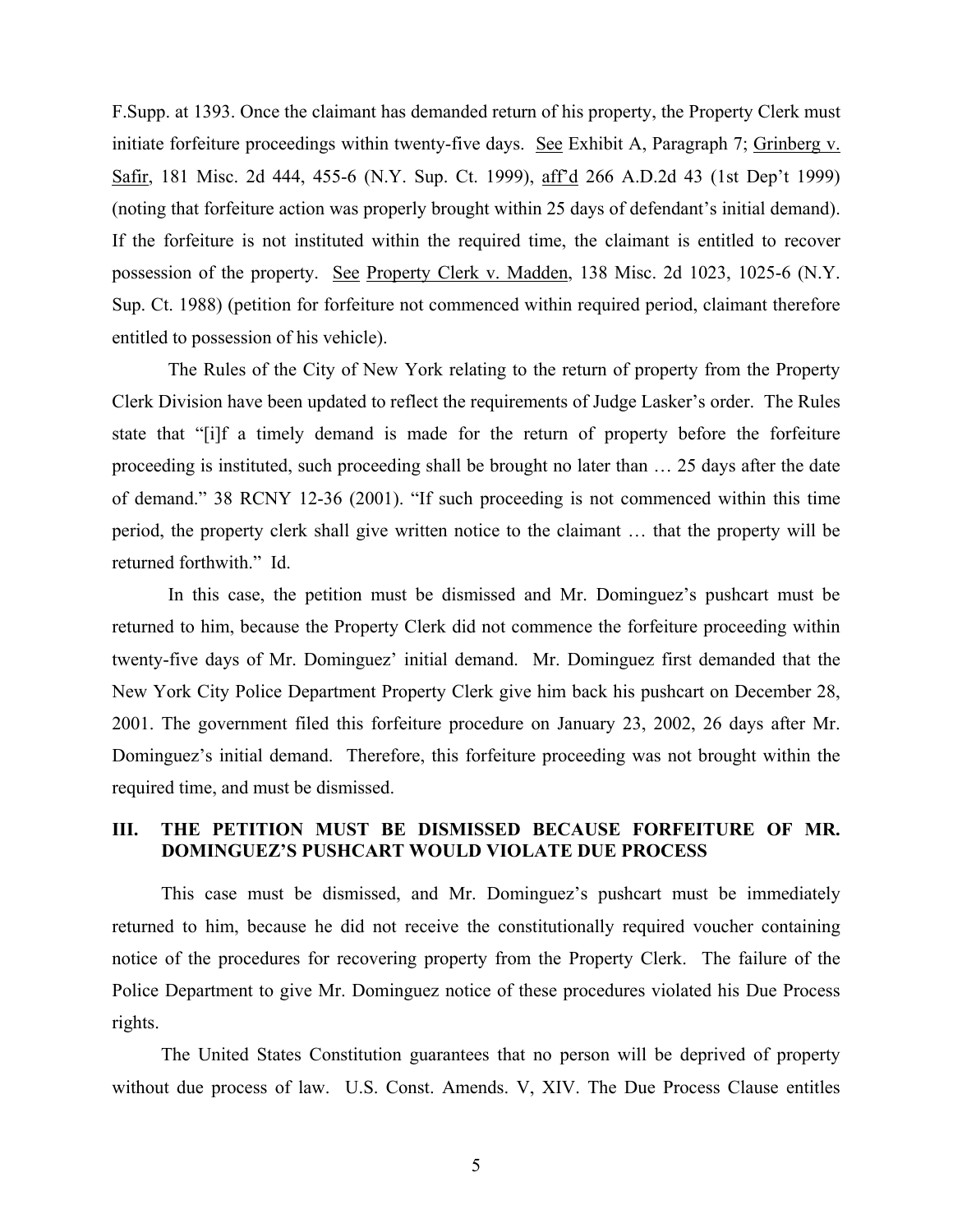individuals whose property interests are at stake to notice and an opportunity to be heard. See United States v. James Daniel Good Real Property, 510 U.S. 43, 48 (1993).

A claimant whose property is taken and held by the New York Police Department Property Clerk is entitled to notice of the procedures for recovering his property. See McClendon v. Rosetti, 460 F.2d 111, 115 (2nd Cir. 1972).

Notice of the procedures for property recovery would normally be contained in the New York City Administrative Code. However, numerous courts have held that the Administrative Code "fails to reflect in any meaningful respect the actual practices of the Police Department and its property clerk or the existing procedures for reclaiming such property." Butler v. Castro, 896 F.2d 698, 703 (2nd Cir. 1990). Because the Administrative Code is misleading, a voucher containing the procedures for recovery must be given to every claimant. See Butler, 698 F.2d at 702 (summarizing the requirements of Judge Lasker's order in McClendon). The voucher "shall be given to the person as a receipt for items taken" and "must provide notice, in plain English and Spanish, in a form approved by the police commissioner, of the basic procedures the claimant must follow to obtain the return of his property." See Appendix A, Paragraph 3.

Because the Administrative Code does not provide adequate notice, a claimant who does not receive the required voucher is denied due process. See Butler, 896 F.2d at 702. Seeking return of the automobile seized from him during arrest, the plaintiff in Butler claimed his Due Process rights were violated because he was never given a voucher and therefore never received adequate notice of the procedures for recovery of his property. The Court held that the City's failure to amend its Administrative Code to reflect the actual recovery procedures amounted to a denial of Due Process for plaintiffs who did not receive a voucher. "The harm [the plaintiff] has suffered is the result of an established procedure of misinforming claimants who do not receive notice by voucher of the prevailing procedures for recovery," the court held. Butler, 896 F.2d at 704; cf. Leyh v. Property Clerk, 774 F. Supp. 742, 746 (E.D.N.Y. 1991) (holding claimant's due process rights were not denied because she received a proper voucher).

Requiring Mr. Dominguez to forfeit his pushcart would constitute a violation of Due Process because the Police Department did not comply with the constitutional requirements of Judge Lasker's McClendon order. Whereas the order requires that the voucher be issued when the property is confiscated, Mr. Dominguez did not receive a copy of the voucher until nearly two weeks later, when he retrieved it from the Midtown South Precinct. Additionally, whereas Judge Lasker's order requires each voucher to provide notice of the recovery procedures in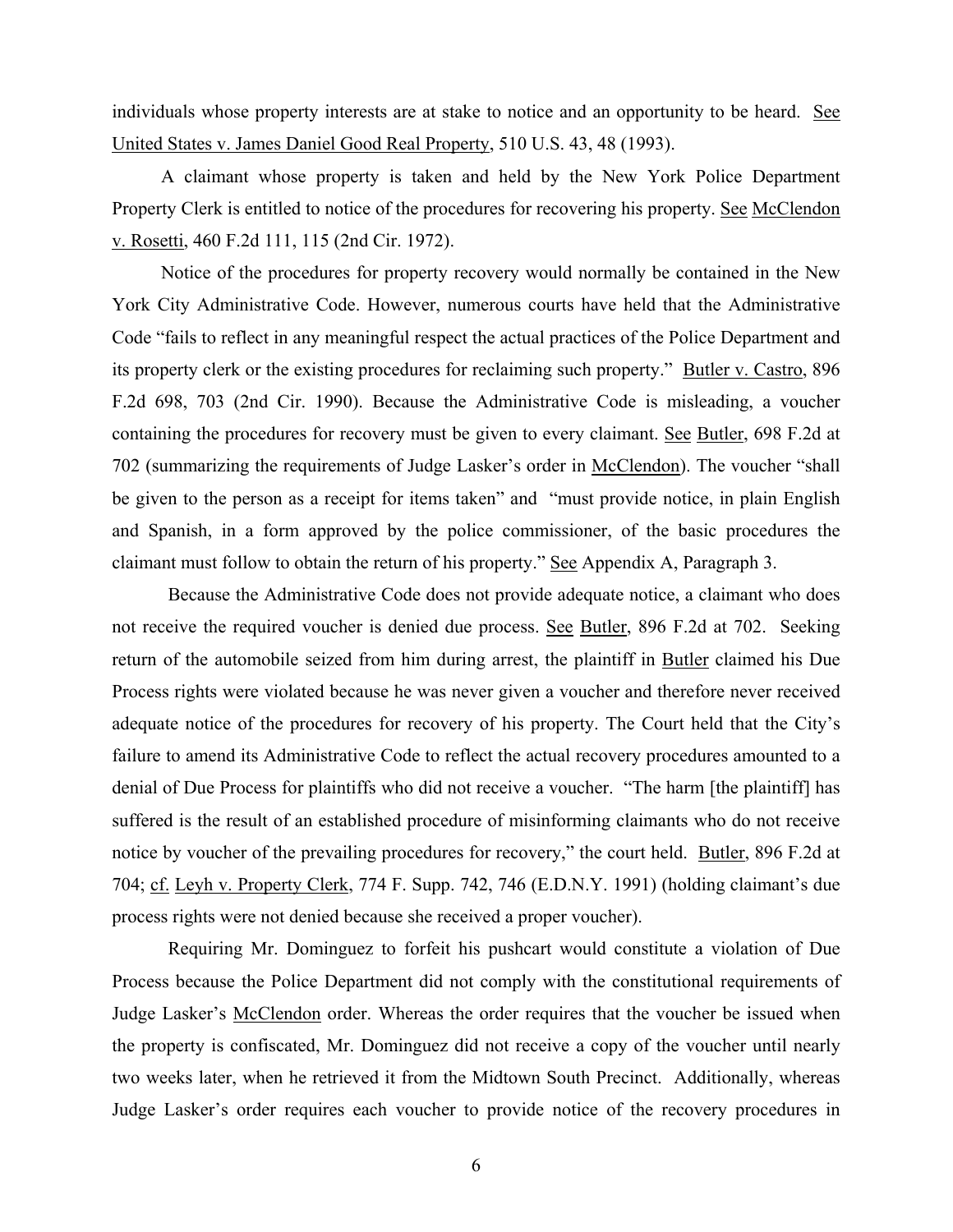English and Spanish, the voucher Mr. Dominguez received failed to describe the procedures in Spanish, Mr. Dominguez's language. A voucher that does not comply with Judge Lasker's order does not comport with due process. See Alexandre v. Cortes, 140 F.3d 406, 404 (2nd Cir. 1998) (remanding for determination of whether voucher properly reflected requirements of Judge Lasker's order). Because the City has failed to amend its Administrative Code, because Mr. Dominguez did not receive a voucher until nearly two weeks after his property was taken, and because the voucher he *did* receive did not contain the requisite Spanish-language information, Mr. Dominguez did not receive notice of the recovery procedures. His Due Process rights under the Fifth and Fourteenth Amendments were therefore violated, and this forfeiture proceeding must be dismissed.

# **IV. THE PETITION MUST BE DISMISSED BECAUSE FORFEITURE WOULD VIOLATE THE EXCESSIVE FINES CLAUSE OF THE EIGHTH AMENDMENT**

This petition must be dismissed because requiring Mr. Dominguez to forfeit his pushcart, the means by which he earns his livelihood and an asset worth six times the amount of the fine imposed on him, would be grossly disproportionate to the gravity of his offense, and would therefore violate the Excessive Fines Clause of the Eighth Amendment.

### **A. The Excessive Fines Clause Applies Because New York City Administrative Code Section 17-322 Is Punitive**

The Eighth Amendment of the United States Constitution states that "excessive bail shall not be required, nor excessive fines imposed, nor cruel and unusual punishments inflicted." U.S. Const. Amend. VIII. A forfeiture is considered a "fine" for purposes of the Eighth Amendment if it was intended, at least in part, as punishment. See Austin v. United States, 509 U.S. 602, 621-22 (1993) (finding federal forfeiture statute was intended in part as punishment, remanding for consideration of whether the forfeiture of mobile home and body shop was excessive). Thus, the Excessive Fines Clause applies if the forfeiture statute does not serve *solely* a remedial purpose, but was also intended to punish or deter. See Austin, 509 U.S. at 620 (examining drug forfeiture statute's legislative history, finding that Congress intended to punish and deter the "enormously profitable trade in dangerous drugs").

A forfeiture statute was intended as punishment if it applies only to those found guilty of committing an underlying crime, if it links the property directly to the crime, and if there is a lack of correlation between the property's value and the crime's social cost. See Grinberg v.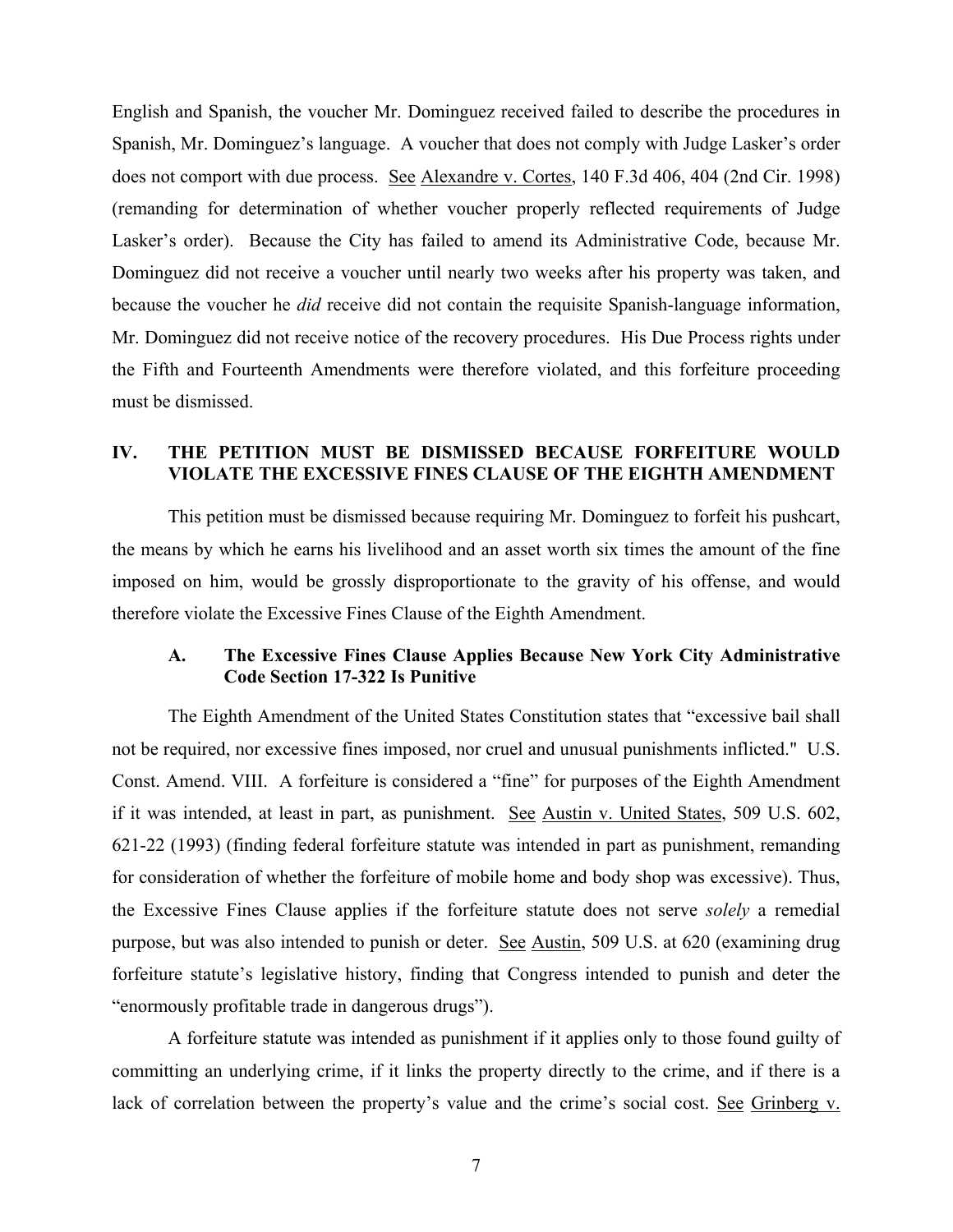Safir, 181 Misc. 2d at 457-8 (examining New York City's DWI forfeiture policy, finding it punitive for Eighth Amendment purposes and therefore subject to the Excessive Fines Clause).

Section 17-322 of the New York City Administrative Code was intended as punishment, and is therefore subject to the Excessive Fines Clause. First, it applies, by its language, to "any person found guilty of violating" certain provisions of Section 17-307 – including 17-307(b) for vending food from a pushcart without a permit. See United States v. Bajakajian, 524 U.S. 321, 328 (1998). Second, it links the forfeiture with the commission of a violation because a pushcart is forfeitable *only if* it is used to violate the relevant sections of the Administrative Code. See Austin v. United States, 509 U.S. at 620. Finally, Section 17-322 does not correlate the value of the property forfeited with any damages sustained by society because it makes pushcarts or and vehicles forfeitable regardless of their value or the seriousness of the violation. See Grinberg v. Safir, 181 Misc. at 458. Administrative Code Section 17-322 is therefore punitive and must be analyzed under the Excessive Fines Clause of the Eighth Amendment.

## **B. Requiring Mr. Dominguez to Forfeit His Pushcart Would Be Excessive**

The touchstone of the constitutional inquiry under the Excessive Fines Clause is the principal of proportionality. See United States v. Bajakajian, 524 U.S. at 332. The amount of the forfeiture must bear some relationship to the gravity of the offense it is designed to punish. See id. A forfeiture violates the Excessive Fines Clause if it is grossly disproportional to the gravity of defendant's offense. See id.

If the amount forfeited is many times the value of fine imposed, and the crime is minor, the forfeiture is probably excessive. See Bajakajian, 524 U.S. at 340; United States v. One 1988 White Jeep Cherokee, 1994 U.S. Dist. LEXIS 6813 at \*12 (D.V.I. 1994) (finding forfeiture of \$4,500 vehicle was excessive for possession of a marijuana cigarette because "the value of the vehicle far exceeds the gravity of the criminal conduct"); 1995 Toyota Pick-Up Truck v. District of Columbia, 718 A.2d 558, 566 (D.C. 1998) (holding that forfeiture of \$15,000 truck was excessive considering that prostitution is a minor crime); Ex Parte Kelley, 766 So. 2d 837, 840 (Ala. 1999) (finding that forfeiture of \$30,000, or six times the maximum fine, was grossly disproportional to the gravity of the minor drug offense).

In Bajakajian, the defendant pled guilty to the federal crime of willfully failing to report that he was transporting more than \$10,000 in currency out of the country. The government sought forfeiture of the entire amount he was carrying -- \$357,000. In its first application of the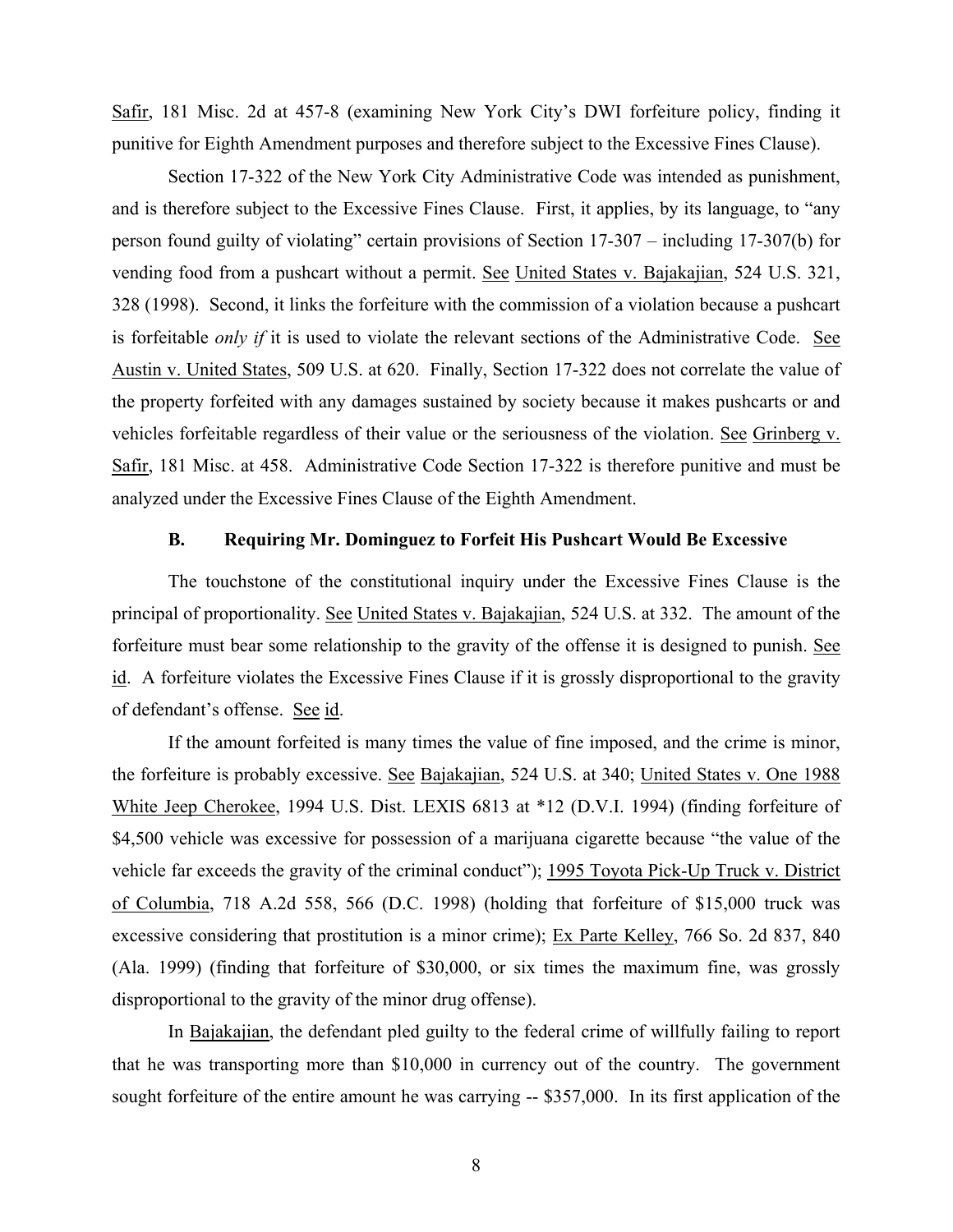Excessive Fines Clause, the Supreme Court held that the forfeiture of \$357,000 was unconstitutional because it was grossly disproportionate to the gravity of the offense. Given that the harm caused was minimal, and that the forfeiture would be many times the \$5,000 fine imposed, the forfeiture would amount to an Excessive Fine and violate the Eighth Amendment, the Court held. See 524 U.S. at 339-340.

In this case, the forfeiture of Mr. Dominguez's pushcart would be excessive because it would be grossly disproportional to the gravity of the offense. Mr. Dominguez was found guilty of technical violation of vending food from a pushcart with an expired permit, a misdemeanor punishable by a maximum of \$1,000 and three months imprisonment. N.Y.C. Admin. Code § 17-325. Mr. Dominguez was not, nor has he ever been, cited for vending from an unhealthy or unsanitary cart. The Environmental Control Board examiner levied a \$500 fine against Mr. Dominguez, which he paid. The City has implicitly agreed that Mr. Dominguez's offense was minor by renewing his permit to vend food from a pushcart. Indeed, Mr. Dominguez's offense is *less grave* than even those violations, such as prostitution and drug possession, found minor in other cases.

In contrast, Mr. Dominguez's pushcart and its contents are worth approximately \$3,000. Requiring Mr. Dominguez to forfeit an asset worth six times the amount of the fine imposed, and three times the maximum fine, would be punishment grossly disproportional to the gravity of the offense. It would therefore deprive Mr. Dominguez of his Eighth Amendment right to be free from excessive fines.

Requiring Mr. Dominguez to forfeit his pushcart would be particularly excessive because it is the means by which he earns his livelihood and supports his family. See People v. Waheed, 630 N.Y.S. 2d 644, 646 (N.Y. Sup. Ct. 1995) (ordering return of property pending hearing on excessiveness issue raised by attempted forfeiture of car allegedly used to solicit prostitution, because owner was livery driver who used it to make a living); Browning-Ferris Indus. v. Kelco Disposal, Inc., 492 U.S. 257, 271 (1989) (tracing history of Excessive Fines Clause to Magna Carta, under which payments could "not be so large as to deprive" one "of his livelihood").

### **CONCLUSION**

For the foregoing reasons, Elfego Dominguez respectfully requests that the court perform the following: (a) issue a mandatory preliminary injunction requiring the New York Police Department Property Clerk to immediately return to Mr. Dominguez his pushcart, because the city waited too long to initiate this forfeiture proceeding in violation of Judge Lasker's order and